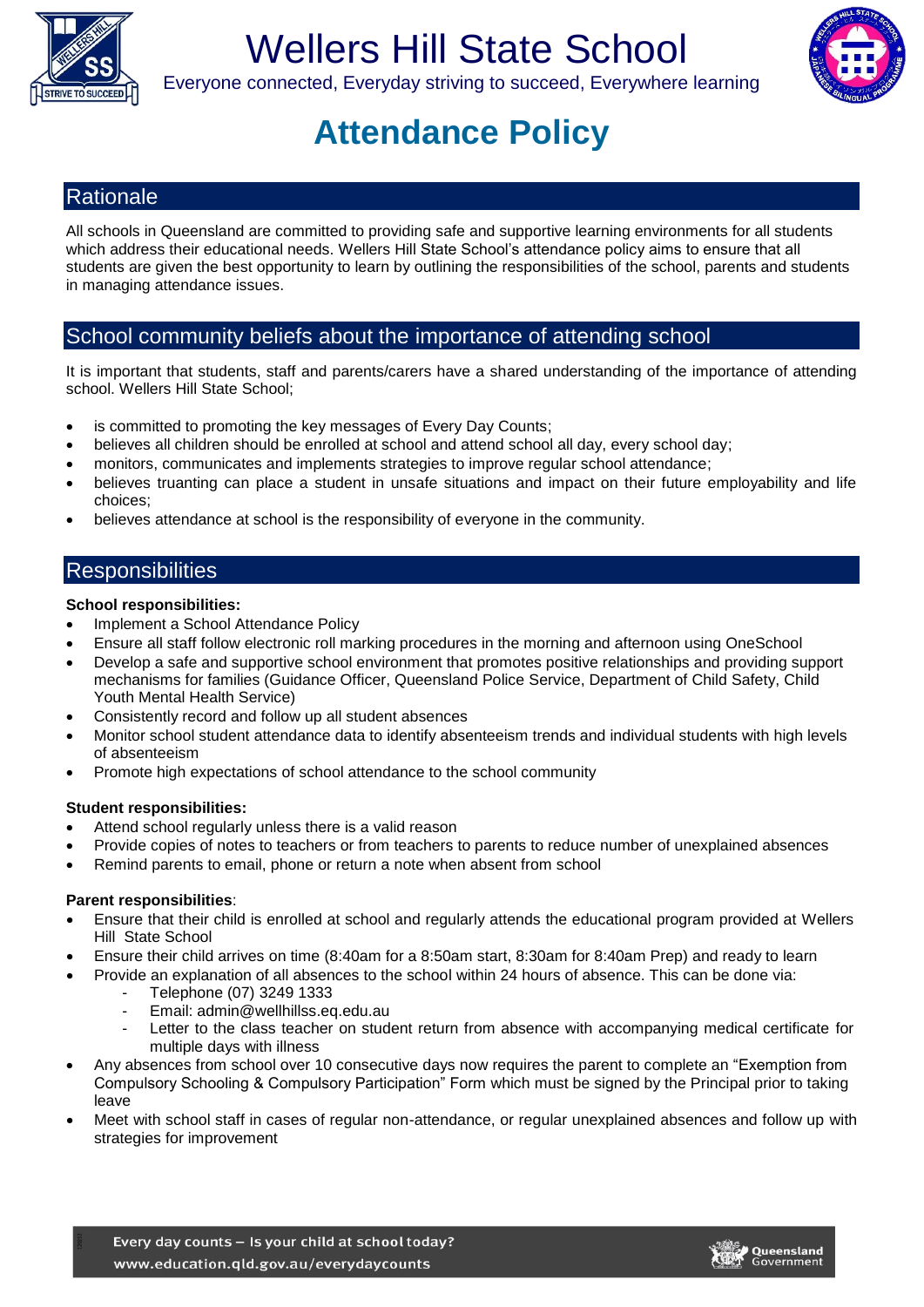

# Wellers Hill State School



## Everyone connected, Everyday striving to succeed, Everywhere learning

## **Attendance Policy**

## Improvement Plan

| Develop a school<br>attendance policy |                                                                                                                                                             | <b>Record and follow</b><br>up student<br>absences                                                                         | <b>Monitor student non-</b><br>attendance and<br>patterns of non-<br>attendance                                                                                                                        | Develop a positive<br>school culture                                                                                                                                                                                                                                                                           | <b>Collaborate with other</b><br>agencies                                                                                                                                                                                                                             |
|---------------------------------------|-------------------------------------------------------------------------------------------------------------------------------------------------------------|----------------------------------------------------------------------------------------------------------------------------|--------------------------------------------------------------------------------------------------------------------------------------------------------------------------------------------------------|----------------------------------------------------------------------------------------------------------------------------------------------------------------------------------------------------------------------------------------------------------------------------------------------------------------|-----------------------------------------------------------------------------------------------------------------------------------------------------------------------------------------------------------------------------------------------------------------------|
| $\bullet$<br>٠                        | Collaboratively<br>develop a clear,<br>inclusive and<br>simple policy<br>Promote high<br>expectations<br>Communicate to<br>students and<br>school community | Develop and<br>$\bullet$<br>document<br>consistent and<br>effective follow-<br>up processes for<br>unexplained<br>absences | Analyse<br>$\bullet$<br>attendance data<br>Investigate<br>$\bullet$<br>relationships to<br>factors such as<br>day of the week,<br>class/subject/year<br>level, timetable,<br>gender/cultural<br>groups | Ensure a safe<br>$\bullet$<br>and supportive<br>school<br>environment<br>Develop positive<br>$\bullet$<br>home-school<br>relationships<br>Celebration of<br>$\bullet$<br>high attendance<br>through<br>certificates,<br>newsletter,<br>webpage and<br>incentives<br>Improvements in<br>$\bullet$<br>attendance | Implement<br>$\bullet$<br>appropriate<br>strategies/support<br>mechanisms<br>Liaise with<br>$\bullet$<br>Queensland Police,<br>Local government,<br>business community<br>including local<br>shopping centres,<br>youth groups and<br>facilities and other<br>schools |

## **Strategies**

#### At Wellers Hill State School we promote 100% attendance by:

| <b>Teachers</b>                                                                                                                                                                                                                                                                                                                                                                                                                                                                                                                                                                                                                                                                                                                                                                                                                                                                                                                                                                                                                                                                                                                                                                                                                                                                                                                                                                                                                                                                                                                                                                                                                                        | Administration                                                                                                                                                                                                                                                                                                                                                                                                                                                                                                                                                                                                           | <b>Parents</b>                                                                                                                                                                                                                                                                                                                                                                                                                  |
|--------------------------------------------------------------------------------------------------------------------------------------------------------------------------------------------------------------------------------------------------------------------------------------------------------------------------------------------------------------------------------------------------------------------------------------------------------------------------------------------------------------------------------------------------------------------------------------------------------------------------------------------------------------------------------------------------------------------------------------------------------------------------------------------------------------------------------------------------------------------------------------------------------------------------------------------------------------------------------------------------------------------------------------------------------------------------------------------------------------------------------------------------------------------------------------------------------------------------------------------------------------------------------------------------------------------------------------------------------------------------------------------------------------------------------------------------------------------------------------------------------------------------------------------------------------------------------------------------------------------------------------------------------|--------------------------------------------------------------------------------------------------------------------------------------------------------------------------------------------------------------------------------------------------------------------------------------------------------------------------------------------------------------------------------------------------------------------------------------------------------------------------------------------------------------------------------------------------------------------------------------------------------------------------|---------------------------------------------------------------------------------------------------------------------------------------------------------------------------------------------------------------------------------------------------------------------------------------------------------------------------------------------------------------------------------------------------------------------------------|
| Emphasise the importance of attendance at teacher<br>$\bullet$<br>parent nights and formal/ informal parent<br>conversations<br>Follow the electronic roll marking procedure for<br>$\bullet$<br>8:50am and 2:10pm<br>Talk to or ring parent to discuss unexplained<br>$\bullet$<br>absence after 2 days.<br>Inform office via email if student is away<br>$\bullet$<br>Update unexplained absences when given a reason<br>$\bullet$<br>from parents<br>Inform office via email if student has unexplained<br>$\bullet$<br>for 3 days and you were unable to make contact<br>with parents, record this on oneschool contact.<br>(emails can be attached)<br>Brochure on attendance sent home to parents<br>$\bullet$<br>Display attendance posters in all classroom<br>$\bullet$<br>Incentives including: lower school horse race, lucky<br>$\bullet$<br>draw, certificates and prize box;<br>When marking roll each day, talking to students and<br>$\bullet$<br>reminding them to bring in a note or have parent<br>contact the office.<br>Attendance graphs and class based discussion on<br>$\bullet$<br>assembly, in class and newsletters<br>Individual and class attendance targets<br>$\bullet$<br>Celebration of attendance achievement<br>$\bullet$<br>Creating safe and supportive classroom<br>$\bullet$<br>environments that encourage children to attend<br>school every day.<br>Providing rich and stimulating learning experiences<br>$\bullet$<br>in all classrooms that encourage students to learn.<br>Staff showing interest and concern for student<br>٠<br>welfare and following up with absences that have<br>been unexplained. | Phone parents for students absent for 3 days<br>$\bullet$<br>unexplained (teacher informs office)<br>Display attendance posters on noticeboards and<br>$\bullet$<br>school signs and website<br>Home visits to discuss absences;<br>$\bullet$<br>Letters sent home to parents relating to<br>$\bullet$<br>unexplained absences regularly.<br>Regular tracking of attendance data and<br>$\bullet$<br>discussion. Teachers and students informed of<br>trends.<br>Individual case management for high level<br>$\bullet$<br>non-attenders.<br>Attendance is recognised and celebrated on<br>$\bullet$<br>weekly assembly. | Ensure their child arrives<br>at school or commences<br>their educational program<br>on time every day<br>(8:50am for 9:00am<br>start)<br>Expecting all parents to<br>explain all absences. (via<br>note, SMS, phone, email<br>or verbal)<br>Expecting all parents to<br>$\bullet$<br>complete a "Exemption<br>from Compulsory<br>Schooling & Compulsory<br>Participation" Form for<br>any consecutive<br>absences over 10 days |